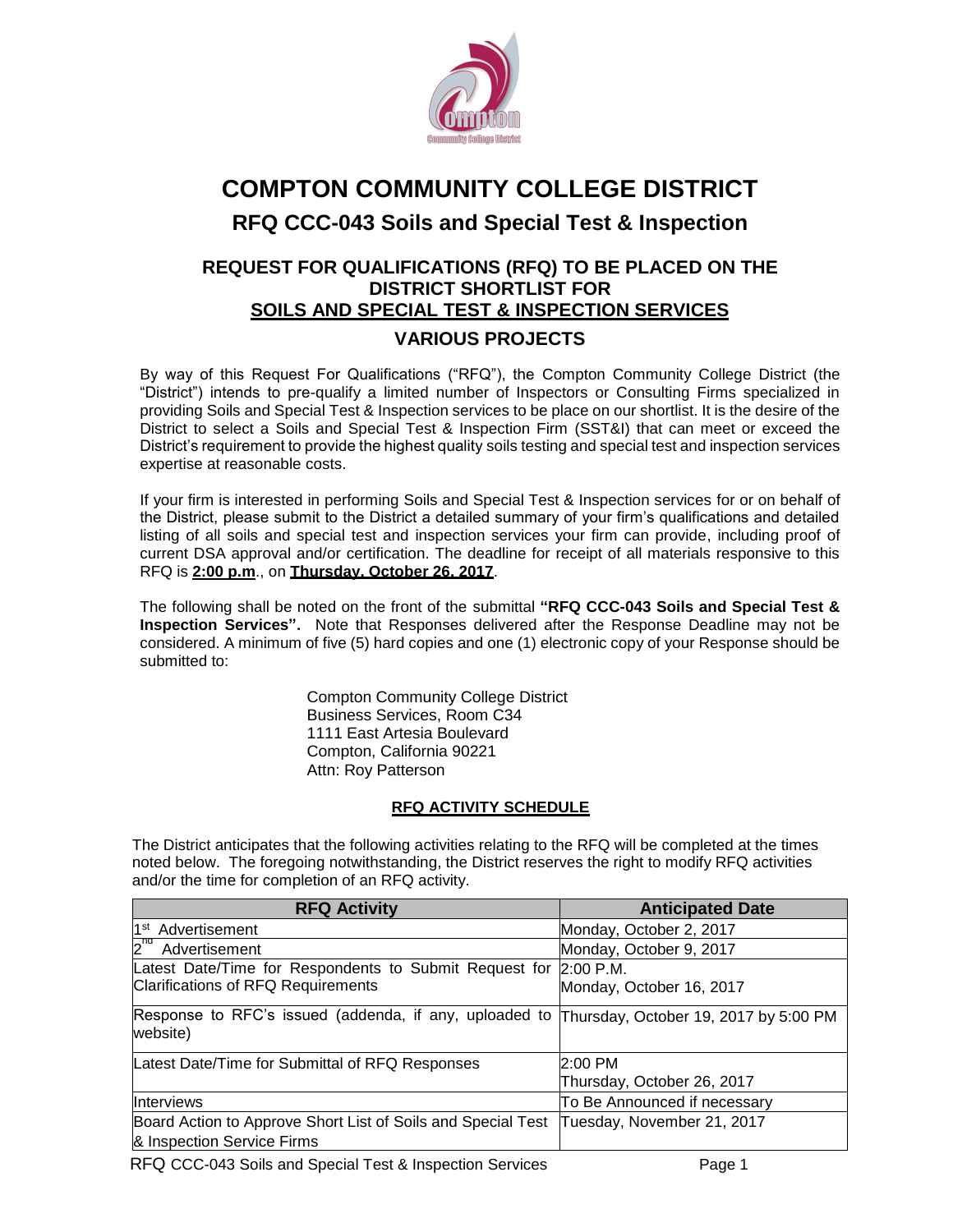## **OBTAINING THE RFQ**

The RFQ may be only obtained from the District web site (see link below) or by request to the District Contact whose contact information is noted herein. Small, women-owned, disabled veterans and minority-owned firms are encouraged to submit responses to this RFQ.

[http://district.compton.edu/administration/businessadmin/Bid\\_Proposal\\_Requests.asp](http://district.compton.edu/administration/businessadmin/Bid_Proposal_Requests.asp)

#### **REQUEST FOR CLARIFICATION**

All questions and requests for clarification are due prior to **2:00 PM** on **Monday, October 16, 2017** and should be directed *via email only* to:

> Linda Owens Director of Facilities Planning & Operations Compton Community College District 1111 East Artesia Boulevard Compton, California 90221 lowens@elcamino.edu

#### **PROPOSAL REQUIREMENTS**

The Proposal shall set forth a detailed scope of services, a schedule of professionals that will be used to supervise and staff the projects, and an hourly rate schedule of hourly fees for the services/tests to be performed. All submittals shall be limited to the information outlined below and be organized with a "Table of Contents" and presented in 8 1/2" X 11" size. Submittals should be brief and concise, but provide sufficient clarity to meet the criteria to be used in the evaluation process:

- 1) Cover Letter/Letter of Interest
- 2) Firm Information
	- a. Provide firm experience with California Community College and School Districts and other educational agencies
	- b. Information as to the location of Consultant's headquarters.
- 3) Work History and References
	- a. An appropriately detailed work history and description of projects (particularly school projects) that Consultant has worked on within the last three (3) years which demonstrates Consultant's relevant experience and successes. Each project description should include any significant issue, how the issue was resolved, and a client contact by name, title, and phone number who will be contacted for verification.
- 4) Project Team
	- a. Organizational Chart
	- b. Team Biographies/Consultant Resumes
- 5) Scope and Methodology
	- a. Scope of Work typically performed by the firm
	- b. Methodology for coordinating and working with other team members on projects
- 6) Fee Schedule
	- a. Proposed Compensation / Fee Schedule including hourly rates, weekend and overtime hourly rates for in house personnel and field personnel, hourly and/or daily rates for rental of any equipment, truck fees (if any), etc. Be thorough and specific as this will form the basis of any Service Agreement that may be presented by the District.
- 7) Insurance Coverage
	- a. General Liability Insurance Coverage \$1 Million limit
	- b. Workmen's Compensation Insurance Coverage \$1 Million limit
	- c. Professional Liability Insurance Coverage \$1 Million limit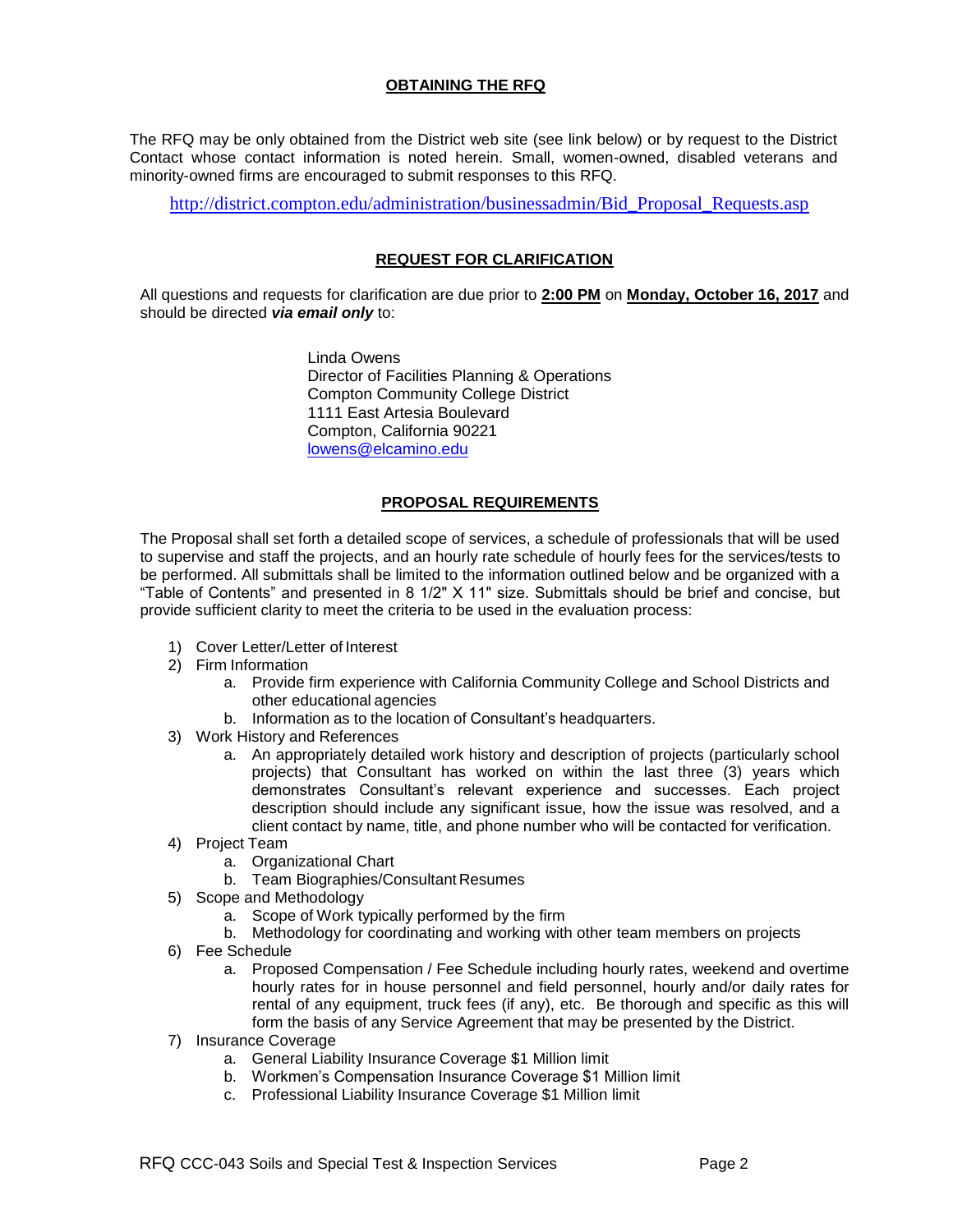#### **PROJECT DESCRIPTION**

The full scope of work shall be negotiated in the Professional Services Agreement. The Soils & Special Test & Inspection Firm's "Scope of Services" will be set forth in further detail in the District's Professional Services Agreement based on responses to this RFQ.

### **RESPONSIBILITIES/SERVICES INCLUDE**

The role of the Soils and Special Test & Inspection Firm is to include, but is not limited to, providing the following services to the District. **Prospective Firm must be approved by the Division of the State Architect.**

- A. **Daily Reports**: The Soils and/or Special Inspector shall keep daily reports of all activities that take place on the site subject to his own personal observation. These reports shall be provided to the Project Inspector on a daily basis. A copy of these *Daily Reports* shall be filed at your office and kept as a permanent record. Additionally, a copy of these daily reports will be provided to the District through the Construction Manager daily. The report will also include photos of significant activities performed on site.
- B. **Verified Reports**: The Soils and Special Test & Inspection Firm shall fill out and submit to DSA *Verified Reports* as required by the California Building Code.
- C. **DSA-103 form**: The Soils and Special Test & Inspection Firm shall provide all required tests and inspections for the project as required on the Approved DSA-103 form.
- D. **Test Lab/Special Inspection Coordination**: The Project Inspector shall coordinate and schedule all special inspections and materials lab testing as needed for the project. The cost of any actual special inspections and/or lab testing is paid directly to the Testing Lab by the District.
- E. **Overtime:** All overtime shall require prior authorization from the District (through the Construction Manager) for the Project Inspector and any special test and inspection services.
- F. **Invoicing:** This consultant's monthly invoicing shall include the District Purchase Order number, original approved PO amount, total amount previously billed and total billed to date. If at any time the original approved PO amount is running out, it is this consultant's responsibility to notify the District **in advance** of exhausting the original PO to obtain a change order to the PO if applicable. All Monthly invoicing shall be submitted to and approved by the Construction Manager. Once approved, the CM will forward to the District for payment processing.
- G. **DSA forms**: The Soils and Special Test & Inspection firm will assist the AOR and District in preparing and timely filing of all required DSA forms for the project.

## **SELECTION CRITERIA**

The selected Soils and Special Test & Inspection Firms will be required to enter into a contractual agreement with the District which incorporates various terms and conditions and a scope of work regularly utilized by the District for projects. The proposed contractual agreement will comply with all applicable law and regulations, including without limitation, any policies of the Division of the State Architect. The selected Soils and Special Test & Inspection Firms short list is anticipated to be presented to the Board of Trustees during the regular scheduled board meeting on **November 21, 2017**.

The successful firms(s) will demonstrate, through its qualifications, that it has carefully studied the District's expectations as stated in this RFQ. Qualifications must show that the firm has the professional capability to be a full-service Soils and Special Test & Inspection Firms who will facilitate and oversee all levels of the project soils and special test and inspection services.